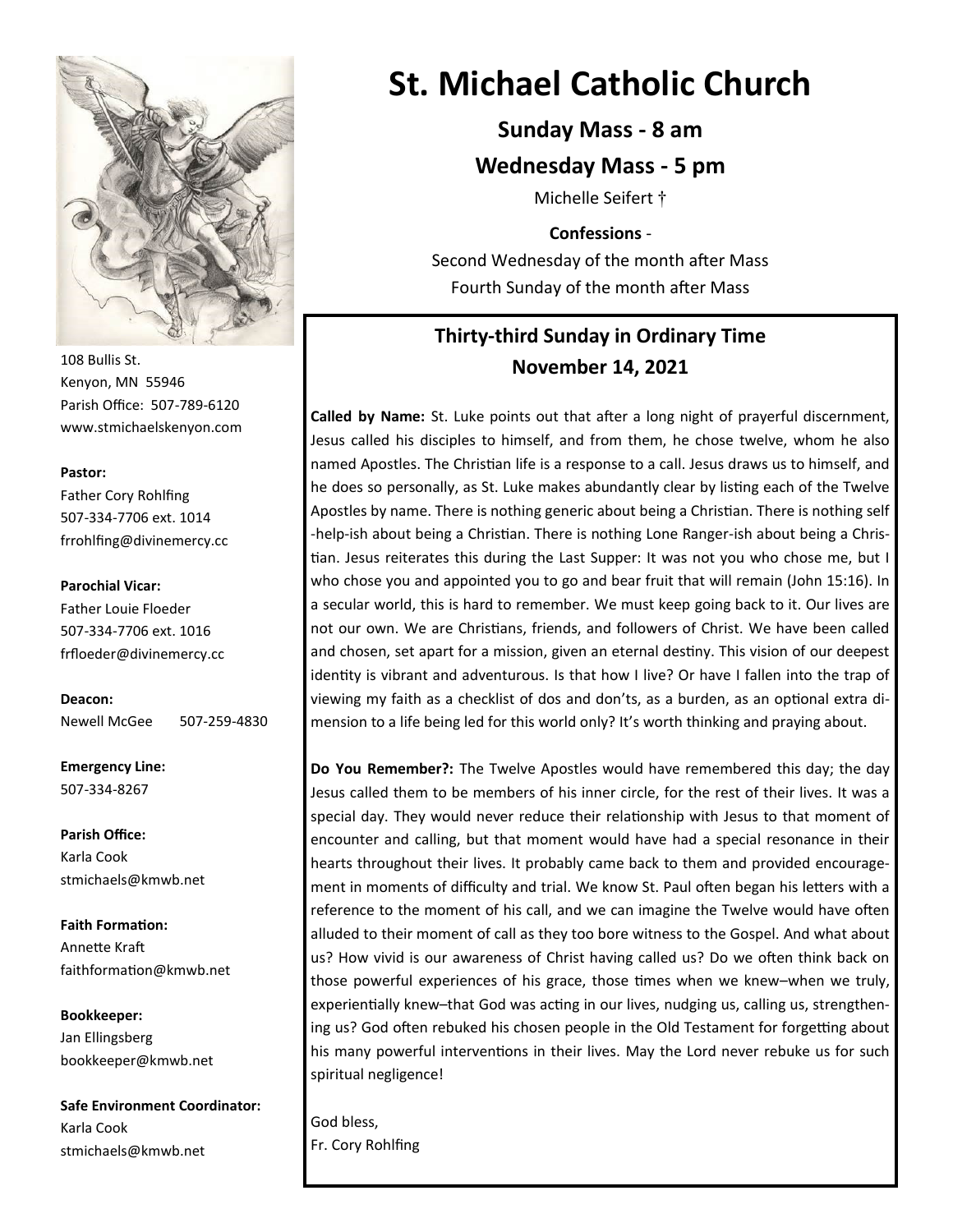Welcome to all those visiting us today. We invite everyone to continue to celebrate Mass with us at St. Michael's. Please let the parish office know if we can be of assistance to you.

| <b>CONTRIBUTIONS</b><br><b>November 7, 2021</b> |  |         | Saints of the week                         | <b>Divine Mercy Mass schedule:</b> |
|-------------------------------------------------|--|---------|--------------------------------------------|------------------------------------|
|                                                 |  |         | November 15 - St. Albert the Great         | Sunday - 8 am, 10 am,              |
| <b>Adult Envelopes:</b>                         |  | 1570.00 | November 16 - St. Margaret of Scotland     | 12 pm (Spanish), 5 PM              |
| Loose Plate:                                    |  | 82.00   | St. Gertrude the Great                     | Monday - 5:30 pm                   |
|                                                 |  |         | November 17 - St. Elizabeth of Hungary     | Tuesday - 8:30 am                  |
|                                                 |  |         | November 18 - St. Rose Philippine Duchesne | Wednesday - 8:30 am IC             |

Friday - 8:30 am Saturday - 8:30 am, 4 pm  $\vert \ \ \vert$ **LITURGICAL SCHEDULE IMPORTANT UPCOMING DATES**

10:30 am IC

Thursday - 8:30 am

|                                               | LITURGICAL SCHEDULE                                                                             | IMPORIANI UPLOMING DAIES                                                                                       |  |
|-----------------------------------------------|-------------------------------------------------------------------------------------------------|----------------------------------------------------------------------------------------------------------------|--|
| November 21<br>Reader:<br>Ushers:<br>Servers: | Penelope Parrish<br>Bruce & Laura Chmelik<br>Mark Mund & Sebastian Timm                         | November 15 - Parish Council 7:00 pm<br>November 20 - Bingo Party 7:00 pm                                      |  |
| November 28                                   |                                                                                                 | November 24 - Thanksgiving Mass 5:00 pm                                                                        |  |
| Reader:<br>Ushers:                            | Lou Breimhurst<br>Tim Karl & Tom Coffman                                                        | November 28 - Confessions 9:00 am                                                                              |  |
| Servers:                                      | Izzy Chmelik & Serenity Overholt<br>November money counters:<br>Brydie LaCanne & Georgia Quamme | December 8 - Parish Reconciliation 5:30-7:00 pm<br>Feast of the Immaculate Conception<br>Holy Day Mass 7:00 pm |  |
|                                               |                                                                                                 |                                                                                                                |  |

We pray for all our parishioners, families and friends who are in need of physical or spiritual healing, especially, Anne Haynes, Bryce Young, Don Graunke, Marian Spindler, Donna Hollund, and Mike "Mac" McDonald.

We pray for those in the Armed forces, especially Sergio Jr & Angela Rodriguez, Zury Hoaglund, and Zane Hoaglund.

St. Michael the Archangel, defend us in battle, be our protection against the wickedness and snares of the devil. May God rebuke him we humbly pray; and do thou, O Prince of the Heavenly host, by the power of God, cast into hell Satan and all the evil spirits who prowl about the world seeking the ruin of souls. Amen.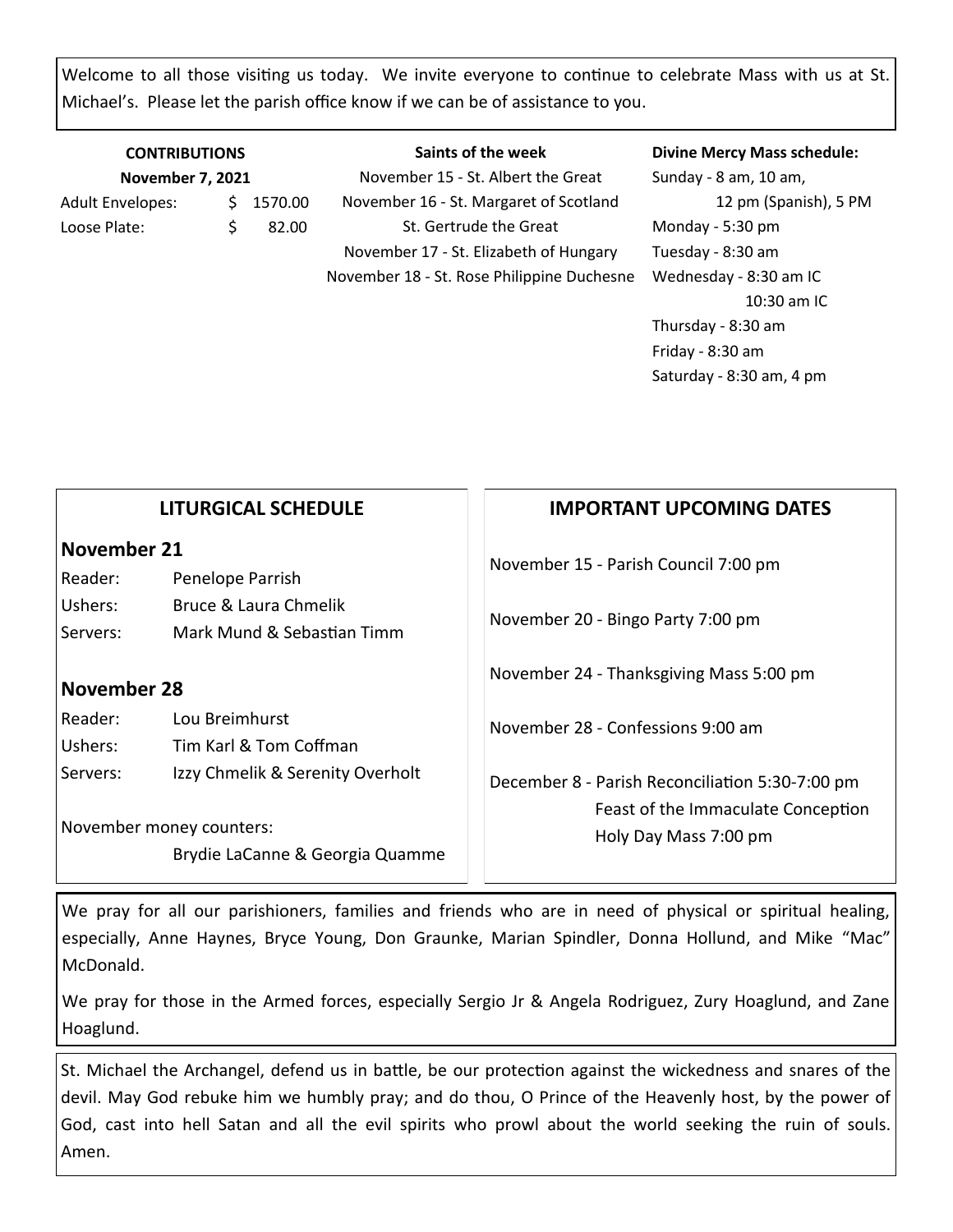

# **Bingo Party - November 20th at 7 PM!**

Join us for our annual turkey bingo party on November 20th! Prizes of turkeys, hams, and cash; raffle drawing; bottle raffle; door prizes; lunch served!

Donations are needed for the turkeys and hams, pop, water, bottles for the bottle raffle, door prizes, and bars. Sign-up sheets are on the bulletin board in the atrium.

We will again be having a basket silent auction at the November bingo party and at the Mardi Gras bingo party. Please consider donating a basket. Baskets can be brought to the parish office at any time.

**There are also sign-up sheets for the many volunteer workers we need to make the Bingo party such a success**. Please take a look and see if there is an area that you could help at the evening of the bingo party. Thank you for your dedication to this important fundraiser!



Thank you to all who responded to Archbishop Hebda's request for Parish Consultation with Small Groups as he develops the pastoral priorities for the next 10 years, by participating in the small group sessions at Divine Mercy. Special thanks to those who served as facilitators and scribes. Thanks to all those who are keeping the synod in prayer.

Looking ahead: January and February: Deanery Consultations at regional sites June 3-5: Archdiocesan Synod Assembly November 22: Archbishop Hebda's Pastoral Letter which will lead to a pastoral plan to move our Archdiocese into the future

## **Parking Lot Campaign**

We ask that you continue to prayerfully discern if you can contribute to this campaign. Our goal is to have all the funds needed secured by the end of 2021. It is a big goal, but we believe it is possible.

# **Catholic Campaign for Human Development Collection November 20-21**

Our parish will be taking a collection for the Catholic Campaign for Human Development (CCHD). Founded in 1970 by the U.S. Conference of Catholic Bishops, CCHD is a domestic, anti-poverty program supporting community and economic development programs locally and nationally. One organization receiving CCHD grants in our archdiocese is Hispanic Outreach of Goodhue County. The organization advocates for equal and just treatment for Hispanic people in the areas of housing, safety and immigration rights. Please support and improve the lives of those working on the margins through this effort.